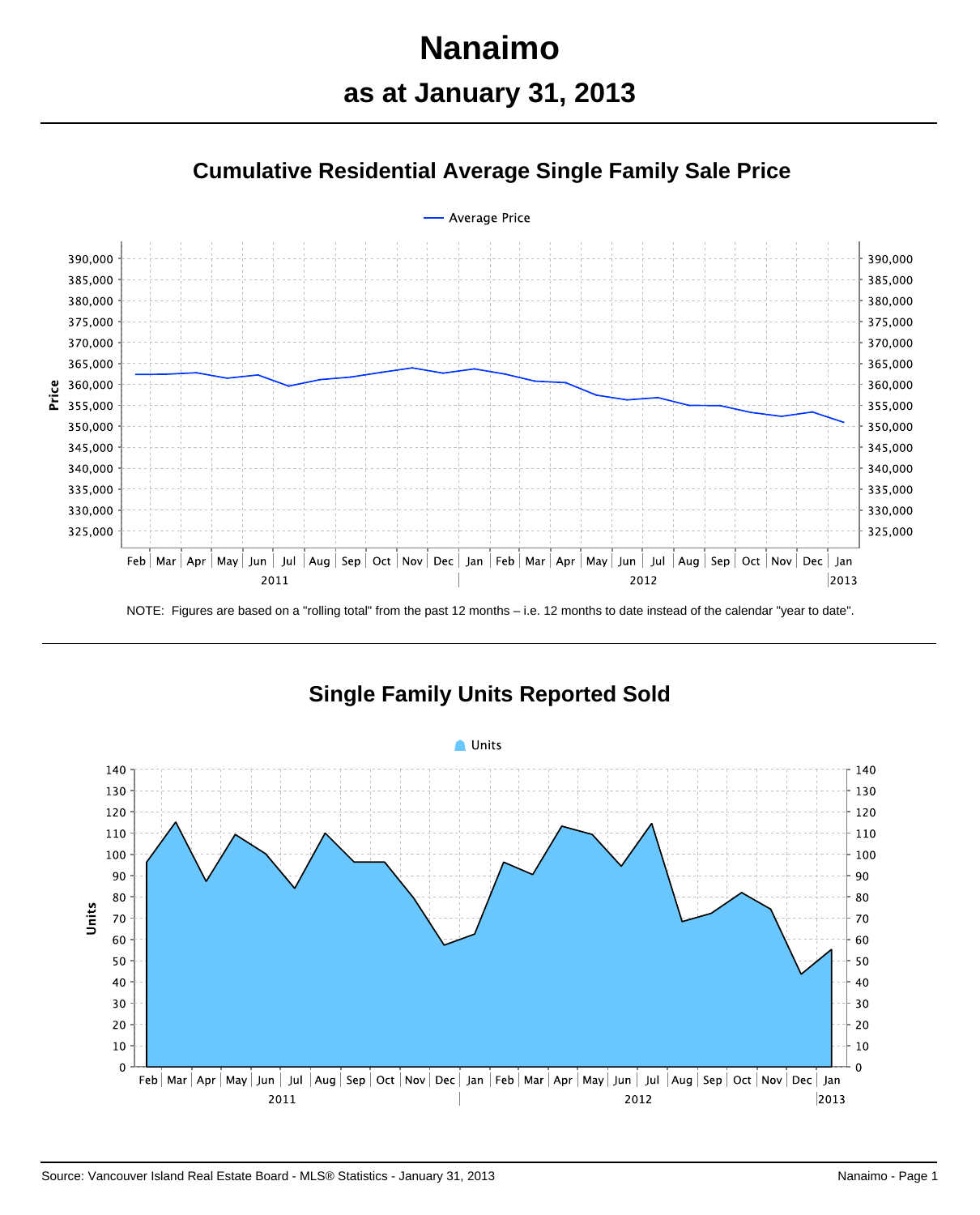### **Comparative Activity by Property Type**

|                               |              | <b>Current Month</b> |          | <b>12 Months to Date</b> |               |          |  |  |  |
|-------------------------------|--------------|----------------------|----------|--------------------------|---------------|----------|--|--|--|
|                               | This Year    | Last Year            | % Change | This Year                | Last Year     | % Change |  |  |  |
| Lots                          |              |                      |          |                          |               |          |  |  |  |
| <b>Units Listed</b>           | 36           | 6                    | 500%     | 256                      | 189           | 35%      |  |  |  |
| <b>Units Reported Sold</b>    | 4            | 5                    | $-20%$   | 62                       | 65            | $-5%$    |  |  |  |
| Sell/List Ratio               | 11%          | 83%                  |          | 24%                      | 34%           |          |  |  |  |
| <b>Reported Sales Dollars</b> | \$545,000    | \$808,900            | $-33%$   | \$9,431,138              | \$10,509,600  | $-10%$   |  |  |  |
| Average Sell Price / Unit     | \$136,250    | \$161,780            | $-16%$   | \$152,115                | \$161,686     | $-6%$    |  |  |  |
| <b>Median Sell Price</b>      | \$172,000    |                      |          | \$143,000                |               |          |  |  |  |
| Sell Price / List Price       | 95%          | 98%                  |          | 92%                      | 95%           |          |  |  |  |
| Days to Sell                  | 79           | 85                   | $-7%$    | 104                      | 84            | 25%      |  |  |  |
| <b>Active Listings</b>        | 147          | 70                   |          |                          |               |          |  |  |  |
| <b>Single Family</b>          |              |                      |          |                          |               |          |  |  |  |
|                               |              |                      |          |                          |               |          |  |  |  |
| <b>Units Listed</b>           | 129          | 162                  | $-20%$   | 2,183                    | 2,356         | $-7%$    |  |  |  |
| <b>Units Reported Sold</b>    | 55           | 62                   | $-11%$   | 1,010                    | 1,091         | $-7%$    |  |  |  |
| Sell/List Ratio               | 43%          | 38%                  |          | 46%                      | 46%           |          |  |  |  |
| <b>Reported Sales Dollars</b> | \$17,414,098 | \$22,369,557         | $-22%$   | \$354,460,358            | \$396,788,388 | $-11%$   |  |  |  |
| Average Sell Price / Unit     | \$316,620    | \$360,799            | $-12%$   | \$350,951                | \$363,692     | $-4%$    |  |  |  |
| <b>Median Sell Price</b>      | \$305,000    |                      |          | \$340,500                |               |          |  |  |  |
| Sell Price / List Price       | 94%          | 95%                  |          | 95%                      | 96%           |          |  |  |  |
| Days to Sell                  | 65           | 59                   | 11%      | 54                       | 56            | $-3%$    |  |  |  |
| <b>Active Listings</b>        | 418          | 427                  |          |                          |               |          |  |  |  |
| <b>Condos (Apt)</b>           |              |                      |          |                          |               |          |  |  |  |
| <b>Units Listed</b>           | 38           | 44                   | $-14%$   | 619                      | 619           | 0%       |  |  |  |
| <b>Units Reported Sold</b>    | 4            | 10                   | $-60%$   | 184                      | 208           | $-12%$   |  |  |  |
| Sell/List Ratio               | 11%          | 23%                  |          | 30%                      | 34%           |          |  |  |  |
| <b>Reported Sales Dollars</b> | \$624,000    | \$1,875,650          | $-67%$   | \$37,792,368             | \$44,970,236  | $-16%$   |  |  |  |
| Average Sell Price / Unit     | \$156,000    | \$187,565            | $-17%$   | \$205,393                | \$216,203     | $-5%$    |  |  |  |
| <b>Median Sell Price</b>      | \$143,000    |                      |          | \$196,000                |               |          |  |  |  |
| Sell Price / List Price       | 90%          | 90%                  |          | 93%                      | 93%           |          |  |  |  |
| Days to Sell                  | 84           | 114                  | $-27%$   | 83                       | 86            | $-3%$    |  |  |  |
| <b>Active Listings</b>        | 180          | 182                  |          |                          |               |          |  |  |  |
| <b>Condos (Patio)</b>         |              |                      |          |                          |               |          |  |  |  |
| <b>Units Listed</b>           | 8            | 14                   | $-43%$   | 111                      | 103           | 8%       |  |  |  |
| <b>Units Reported Sold</b>    | 4            | 3                    | 33%      | 56                       | 57            | $-2%$    |  |  |  |
| Sell/List Ratio               | 50%          | 21%                  |          | 50%                      | 55%           |          |  |  |  |
| <b>Reported Sales Dollars</b> | \$967,900    | \$824,900            | 17%      | \$14,581,717             | \$15,546,999  | $-6%$    |  |  |  |
| Average Sell Price / Unit     | \$241,975    | \$274,967            | $-12%$   | \$260,388                | \$272,754     | $-5%$    |  |  |  |
| <b>Median Sell Price</b>      | \$270,000    |                      |          | \$273,000                |               |          |  |  |  |
| Sell Price / List Price       | 95%          | 98%                  |          | 96%                      | 96%           |          |  |  |  |
| Days to Sell                  | 138          | 4                    | 3,670%   | 64                       | 99            | $-36%$   |  |  |  |
| <b>Active Listings</b>        | 31           | 24                   |          |                          |               |          |  |  |  |
| <b>Condos (Twnhse)</b>        |              |                      |          |                          |               |          |  |  |  |
| <b>Units Listed</b>           | 42           | 40                   | 5%       | 419                      | 463           | $-10%$   |  |  |  |
| <b>Units Reported Sold</b>    | 9            | 5                    | 80%      | 142                      | 170           | $-16%$   |  |  |  |
| Sell/List Ratio               | 21%          | 12%                  |          | 34%                      | 37%           |          |  |  |  |
| <b>Reported Sales Dollars</b> | \$1,910,300  | \$1,087,120          | 76%      | \$34,826,525             | \$44,117,041  | $-21%$   |  |  |  |
| Average Sell Price / Unit     | \$212,256    | \$217,424            | $-2%$    | \$245,257                | \$259,512     | $-5%$    |  |  |  |
| <b>Median Sell Price</b>      | \$179,900    |                      |          | \$220,000                |               |          |  |  |  |
| Sell Price / List Price       | 96%          | 96%                  |          | 96%                      | 97%           |          |  |  |  |
| Days to Sell                  | 49           | 34                   | 46%      | 62                       | 71            | $-13%$   |  |  |  |
| <b>Active Listings</b>        | 113          | 126                  |          |                          |               |          |  |  |  |

**PLEASE NOTE: SINGLE FAMILY** property does NOT INCLUDE acreage with house, condominiums, duplex/triplex, mobile homes/on pad, single family waterfront or single family strata. **LOTS** do NOT INCLUDE acreage or waterfront acreage.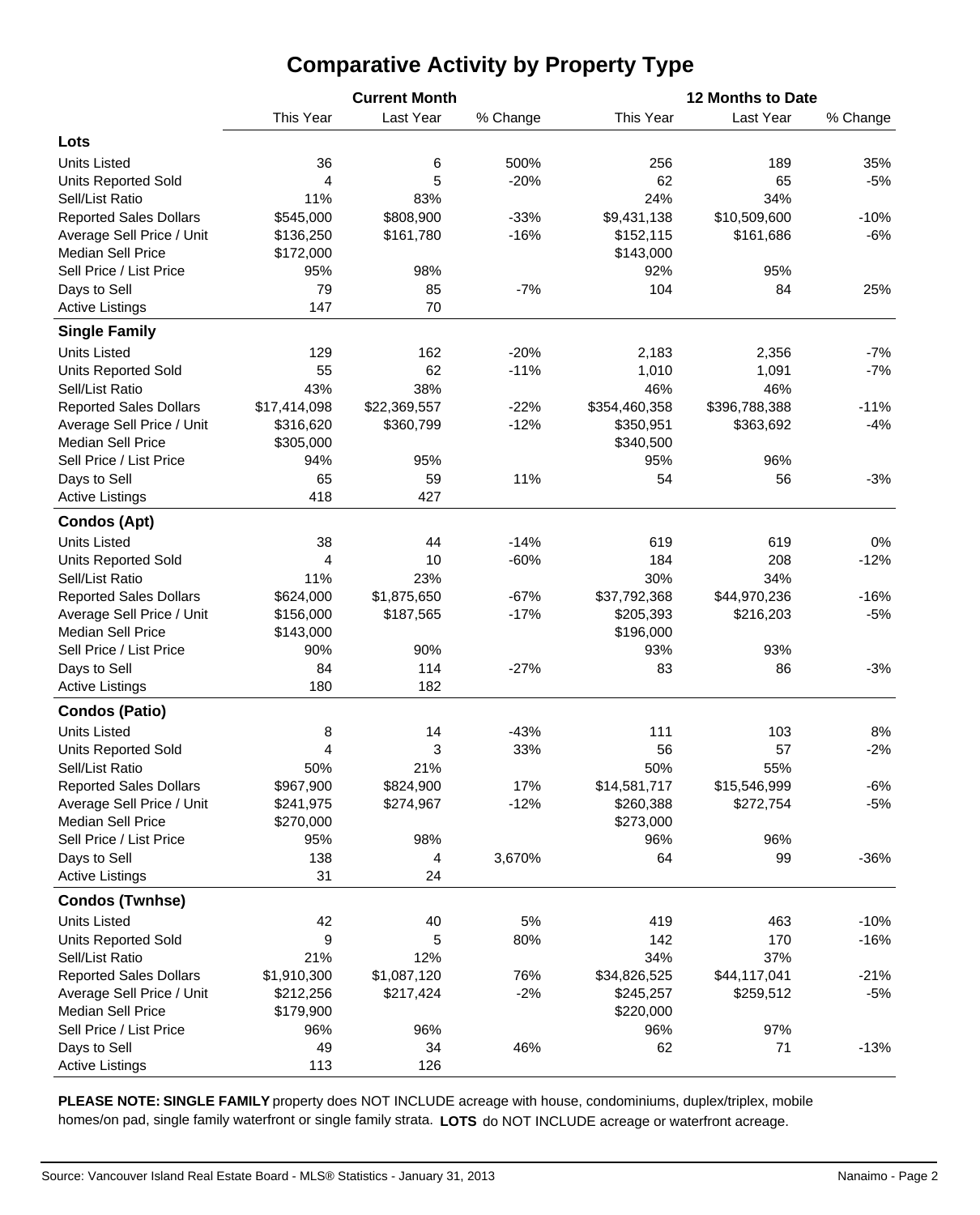## **MLS® Single Family Sales Analysis**

Unconditional Sales from January 1 to Jan 31, 2013

|                               | $0-$<br>150,000 | 150.001-<br>200,000 | 200,001-<br>250,000 | 250,001-<br>300,000 | 300,001-<br>350,000 | 350,001-<br>400,000 | 400,001-<br>450,000 | 450,001-<br>500,000 | $500,001 -$<br>600,000 | 600,001-<br>700,000 | 700,001-<br>800,000 | 800,001-<br>900,000 | 900.001-<br>1 Mil | <b>OVER</b><br>1 Mil | Total          |
|-------------------------------|-----------------|---------------------|---------------------|---------------------|---------------------|---------------------|---------------------|---------------------|------------------------|---------------------|---------------------|---------------------|-------------------|----------------------|----------------|
| <b>BH-Brechin Hill</b>        | 0               | 0                   | $\mathbf{1}$        | 0                   | 0                   | 0                   | 0                   | $\mathbf 0$         | 0                      | 0                   | $\mathbf 0$         | $\mathbf 0$         | 0                 | $\mathbf 0$          | 1              |
| CD-Cedar                      | 0               | 0                   | 0                   | 0                   | $\mathbf{1}$        | 0                   | 0                   | 0                   | 0                      | 0                   | 0                   | 0                   | 0                 | 0                    | 1              |
| <b>CR-Chase River</b>         | 0               | 0                   | $\mathbf{1}$        | $\mathbf{1}$        | $\mathbf 0$         | $\mathbf{1}$        | 0                   | 0                   | 0                      | $\mathbf 0$         | 0                   | 0                   | $\mathbf 0$       | $\mathbf 0$          | 3              |
| DB-Departure Bay              | $\mathbf 0$     | 0                   | 0                   | $\mathbf{1}$        | 3                   | $\overline{2}$      | $\mathbf{1}$        | 0                   | 0                      | 0                   | 0                   | 0                   | 0                 | 0                    | 7              |
| <b>DL-Diver Lake</b>          | 0               | 0                   | 0                   | $\mathbf{1}$        | 0                   | $\mathbf{1}$        | 0                   | 0                   | 0                      | 0                   | 0                   | 0                   | $\Omega$          | 0                    | $\mathbf{2}$   |
| <b>EX-Extension</b>           | 0               | 0                   | 0                   | $\mathbf{1}$        | $\mathbf{1}$        | 0                   | 0                   | 0                   | 0                      | 0                   | 0                   | 0                   | 0                 | 0                    | $\mathbf{2}$   |
| HB-Hammond Bay                | 0               | 0                   | 0                   | 0                   | $\mathbf{1}$        | 0                   | 0                   | 0                   | 2                      | $\mathbf 0$         | 0                   | 0                   | 0                 | 0                    | 3              |
| LZ-Lower Lantzville           | 0               | 0                   | 0                   | $\mathbf{1}$        | 0                   | 0                   | 0                   | 0                   | $\mathbf{1}$           | 0                   | 0                   | 0                   | 0                 | 0                    | $\mathbf{2}$   |
| <b>NC-Central Nanaimo</b>     | 0               | $\mathbf{1}$        | 0                   | $\mathbf{1}$        | $\mathbf 0$         | 0                   | 0                   | $\mathbf 0$         | $\mathbf 0$            | $\mathbf 0$         | $\mathbf 0$         | $\mathbf 0$         | 0                 | $\mathbf 0$          | $\overline{2}$ |
| NJ-North Jingle Pot           | 0               | 0                   | 0                   | 0                   | 0                   | $\mathbf{1}$        | 0                   | 0                   | 0                      | 0                   | 0                   | 0                   | 0                 | 0                    | 1              |
| NN-North Nanaimo              | $\mathbf 0$     | $\mathbf 0$         | $\mathbf 0$         | $\overline{2}$      | $\mathbf{1}$        | 4                   | 0                   | 0                   | $\mathbf{1}$           | 0                   | 0                   | $\mathbf 0$         | 0                 | $\mathbf 1$          | 9              |
| OC-Old City                   | 0               | 0                   | 0                   | $\mathbf{1}$        | 0                   | 0                   | $\mathbf{1}$        | 0                   | 0                      | 0                   | 0                   | 0                   | 0                 | $\mathbf 0$          | $\mathbf{2}$   |
| PV-Pleasant Valley            | $\mathbf 0$     | $\mathbf 0$         | $\mathbf 0$         | $\mathbf 0$         | 0                   | 0                   | 0                   | $\mathbf 0$         | $\mathbf 0$            | 0                   | 0                   | $\mathbf 0$         | $\Omega$          | $\mathbf 0$          | $\mathbf 0$    |
| SJ-South Jingle Pot           | 0               | 0                   | 0                   | 0                   | $\mathbf{1}$        | 0                   | 0                   | 0                   | 0                      | 0                   | 0                   | 0                   | 0                 | 0                    | 1              |
| <b>SN-South Nanaimo</b>       | $\mathbf 0$     | 2                   | 3                   | 0                   | 3                   | 0                   | $\mathbf{1}$        | $\mathbf 0$         | $\mathbf 0$            | 0                   | 0                   | $\mathbf 0$         | 0                 | $\mathbf 0$          | 9              |
| <b>UD-University District</b> | $\mathbf{1}$    | $\mathbf{1}$        | $\mathbf{1}$        | 2                   | $\mathbf{1}$        | 0                   | 0                   | 0                   | 0                      | 0                   | 0                   | 0                   | 0                 | 0                    | 6              |
| UP-Uplands                    | $\mathbf 0$     | $\mathbf{1}$        | $\mathbf{1}$        | 4                   | $\overline{2}$      | 0                   | 0                   | $\mathbf{1}$        | $\mathbf 0$            | 0                   | $\mathbf 0$         | $\mathbf 0$         | 0                 | $\mathbf 0$          | 9              |
| UZ-Upper Lantzville           | 0               | 0                   | 0                   | 0                   | 0                   | 0                   | 0                   | 0                   | 0                      | 0                   | 0                   | 0                   | 0                 | 0                    | 0              |
| Zone 4 TOTALS                 | $\mathbf{1}$    | 5                   | $\overline{7}$      | 15                  | 14                  | 9                   | 3                   | $\mathbf{1}$        | 4                      | $\bf{0}$            | 0                   | 0                   | $\mathbf 0$       | $\mathbf{1}$         | 60             |

**Nanaimo - Single Family Sales by Subarea**



Total Unconditional Sales January 1 to January 31, 2013 = 60